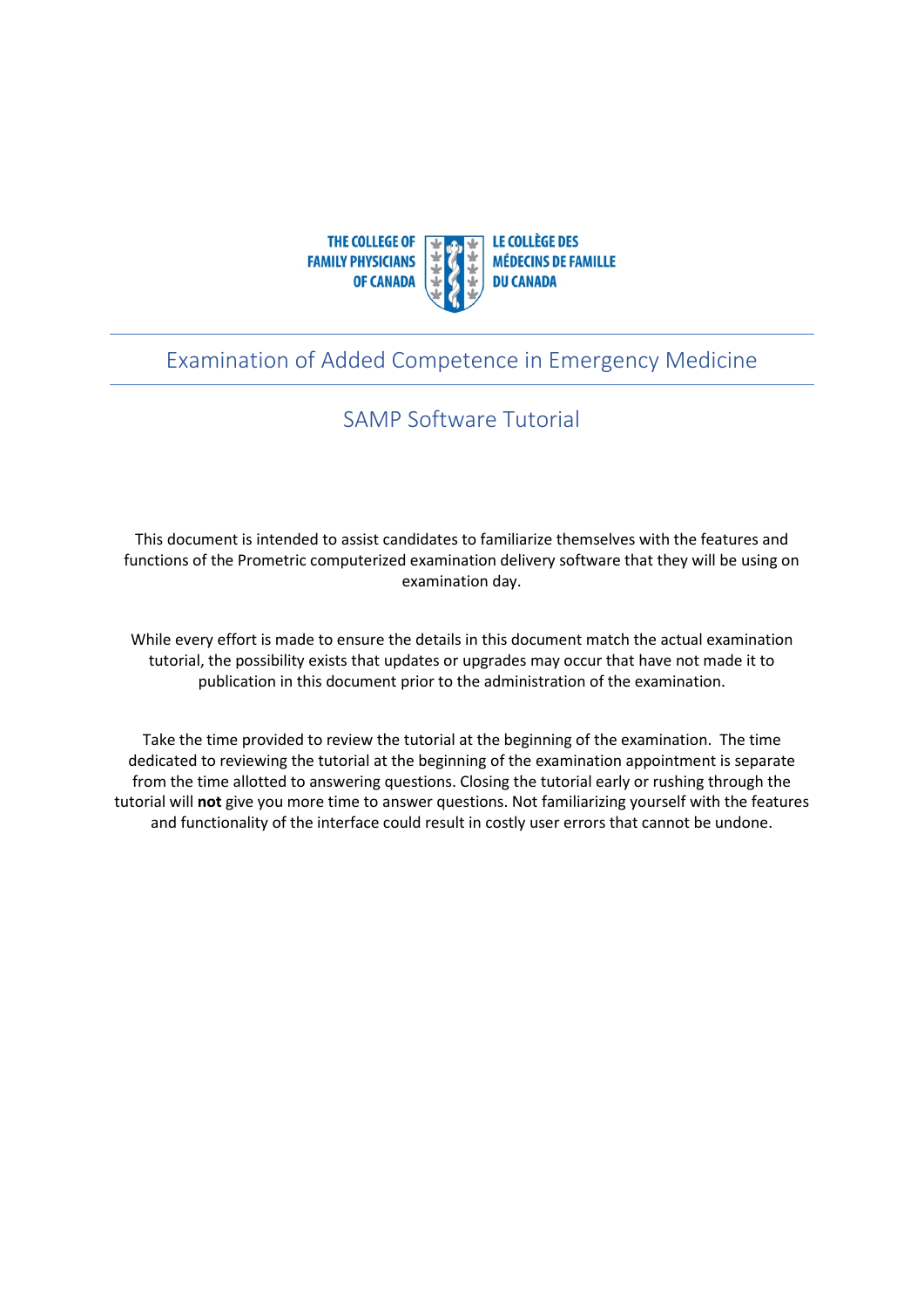# Table of Contents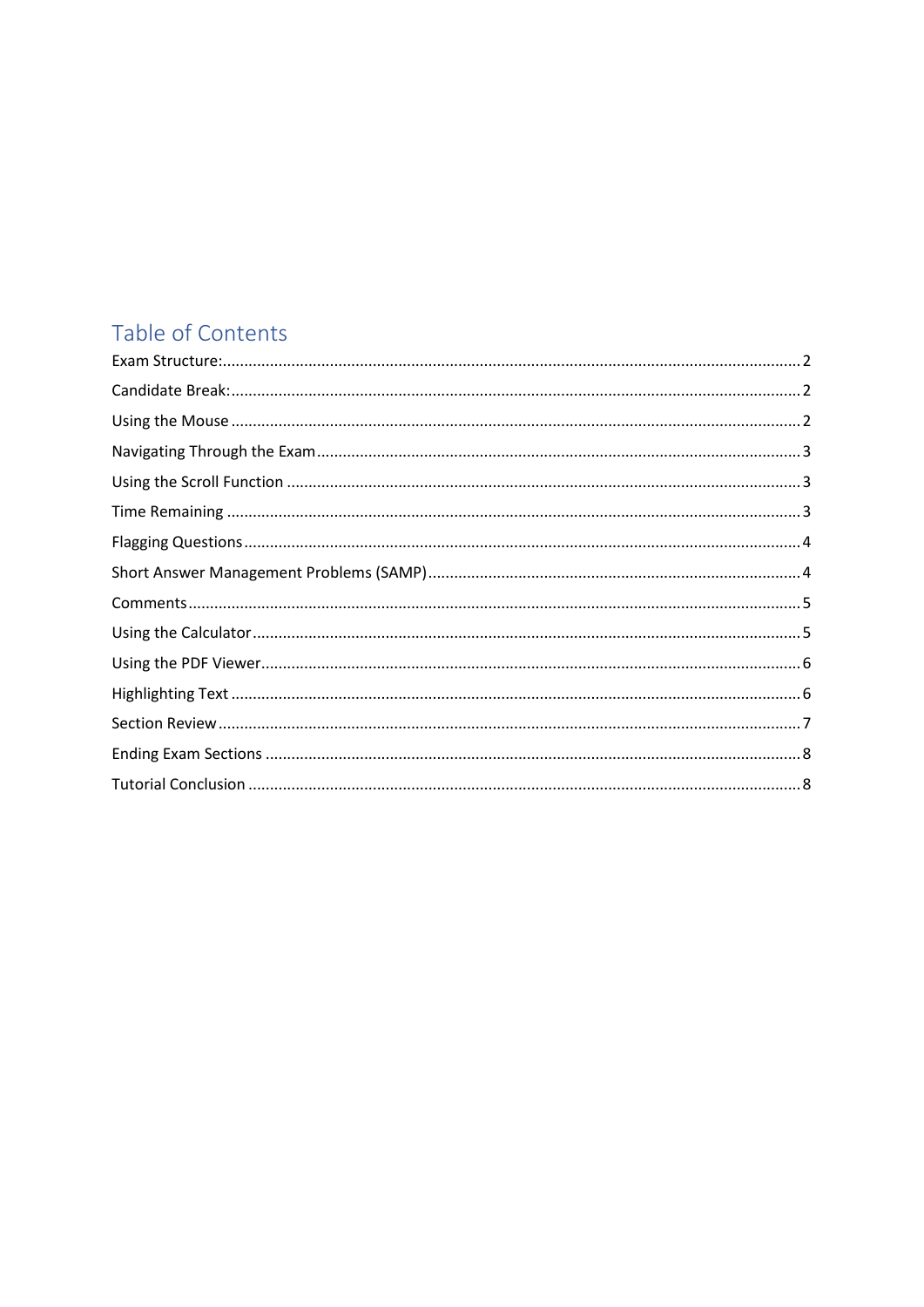## <span id="page-2-0"></span>Exam Structure:

You will have a total of 6 hours of dedicated time to complete the SAMP component of the exam. This component has been divided into two content sections. Each of these two sections contains a series of SAMP cases presented in random order. You will have 3 hours (180 minutes) to complete each section.

*Timing will be adjusted for candidates with special accommodations according to the agreed plan.*

## <span id="page-2-1"></span>Candidate Break:

After the first 3 hours, or after you have completed and submitted your responses to the first section, you will have a scheduled 60 minutes to rest and refresh. It is in your best interest to take a break at this time.



You will have the option to cancel the break at any time during the 60 minutes and resume testing, HOWEVER, if you opt to CANCEL your break, the second section will begin, and you will forfeit the remaining scheduled break time. Use your best judgement to decide how much of the 60 minutes you need.

#### **Reminder: Do not click the "Resume Test" button unless you wish to cancel your break.**

If you have not returned to your seat within the designated 60 minutes, the exam will automatically restart displaying question one of the second section. You must allow time for the exam re-check-in procedure when you return.

It is your responsibility to manage your break time; the impact of how much or how little time you decide to take is not an appealable issue.

Before you begin:

It is strongly encouraged to take these dedicated few minutes to review the tutorial before starting the examination. The tutorial provides an overview of the features available to you.

To view this information again at any time during your examination, click on the "Information" icon at the bottom of the screen. Note that time spent revisiting the tutorial after you start the examination will be deducted from your overall exam time.

#### <span id="page-2-2"></span>Using the Mouse

The mouse pointer moves when you move the mouse around on a surface. Although it can assume different shapes, the arrow shown above is most common. To point with the mouse, move the pointer until it rests on the desired object. To click on an object, point to it and then quickly press and release the left mouse button.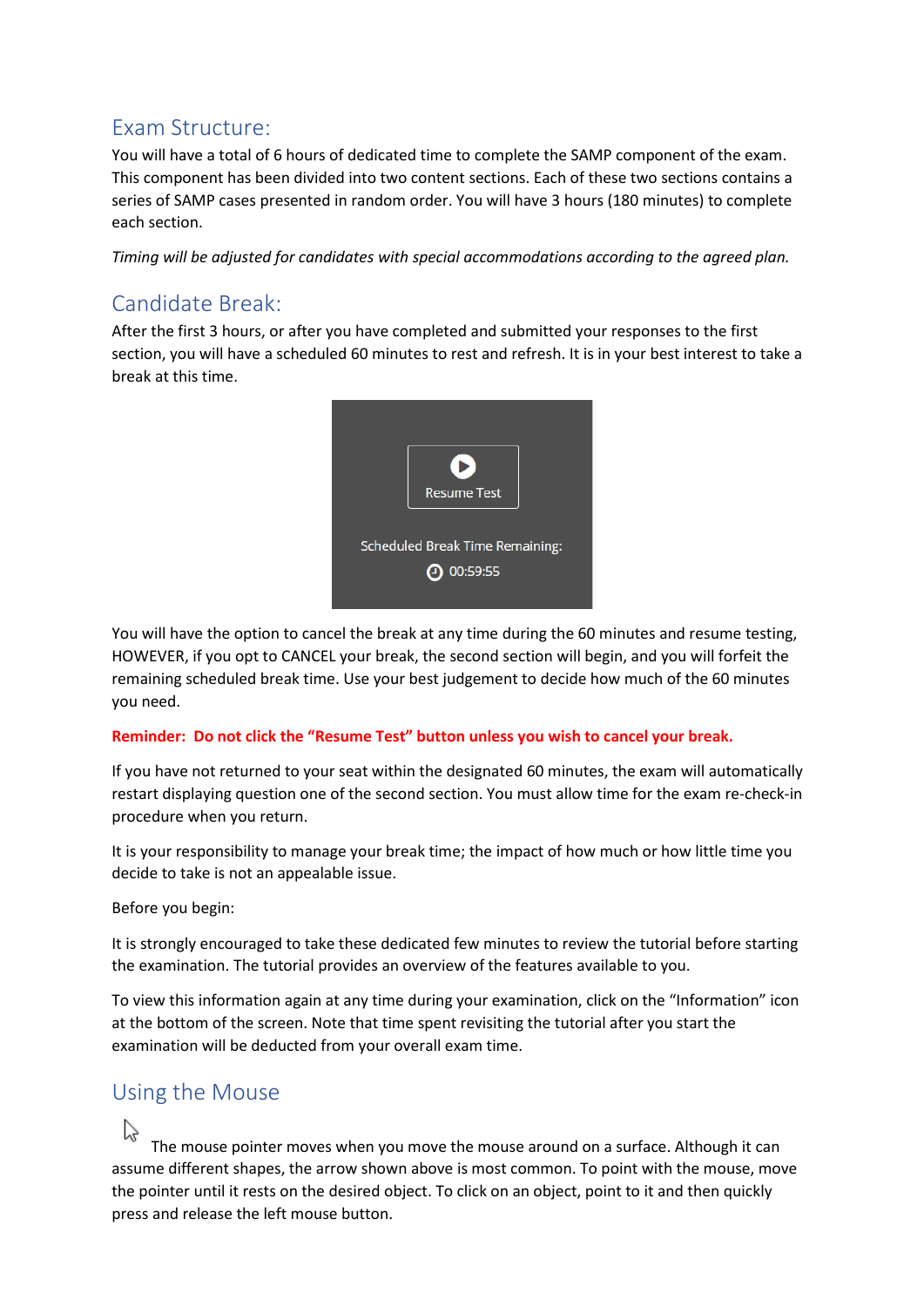# <span id="page-3-0"></span>Navigating Through the Exam

Click the Next button displayed at the bottom of the screen to move to the next screen or question. Click the Back button to move to the previous screen or question.

In addition to the navigation buttons, you can use the numbered buttons displayed on the left side of the screen. Depending on the number of questions in the section, you may need to click on the down arrow to navigate to additional questions.

The numbered buttons change appearance to indicate different question states: Current, Attempted, Unattempted, and Flagged.

• The current question will be indicated by an arrow-shaped numbered button. • For all attempted questions, the numbered button will appear darker in colour. • For all unattempted questions, the numbered button will remain the original colour. • Flagged questions will show a flag icon on the numbered button.

#### <span id="page-3-1"></span>Using the Scroll Function

When a question does not fit on a single screen, the following warning will appear at the bottom of the screen.



To scroll through the screen contents, click and drag the scroll bar as necessary or use the scroll wheel on the mouse.

# <span id="page-3-2"></span>Time Remaining

The amount of time remaining is displayed at the top of the screen.



Each section of this examination is allocated a specific amount of time, including the Tutorial.

There is also an overall amount of time provided for your full exam appointment. Clicking on the clock will switch between the amount of time remaining in the current section of the exam and the amount of overall time remaining for the full exam appointment.

The Progress Bar in the top right corner shows you how much of the exam content you have completed for the entire exam.

The most important time display for you as a test taker is the "Section Time Remaining."

Note that, where applicable, an alert box will appear below the exam clock to signal when 30 minutes, 15 minutes, and 5 minutes remain in the current section.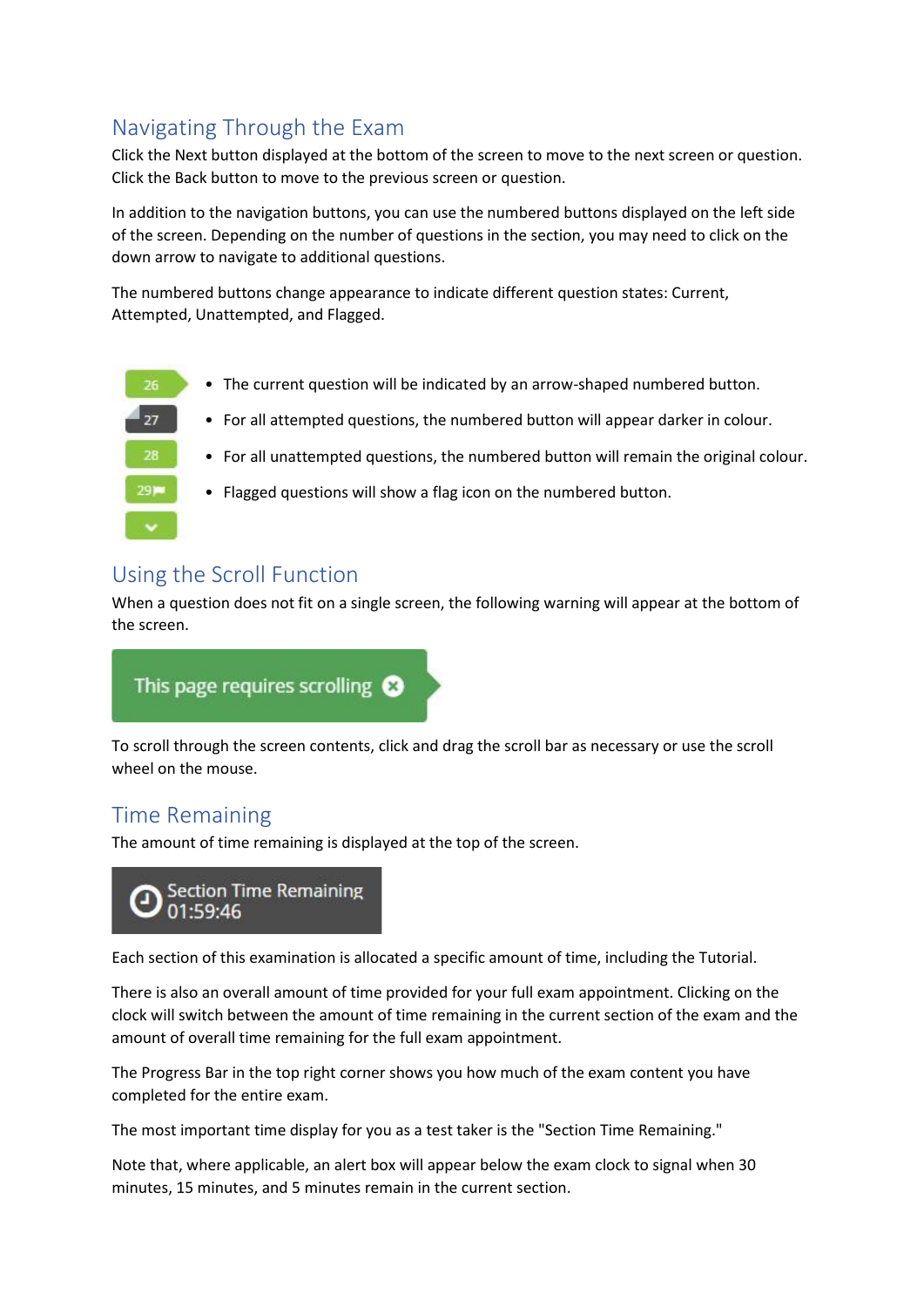## <span id="page-4-0"></span>Flagging Questions

You can flag a question as a reminder to go back and check your answer or attempt it later.

To flag a question, click the Flag button displayed at the bottom of the exam screen.



Any questions that are flagged for review will show a flag icon on the numbered button, as shown below. Click the Flag button again to remove the flag.



#### <span id="page-4-1"></span>Short Answer Management Problems (SAMP)

For each SAMP, the setting is an Emergency Department with tertiary-care capability, unless the setting is otherwise described.

Basic information regarding the presentation of the patient will be provided on the left-hand screen. A series of questions will follow from each scenario and appear on the right side of the screen. Click the Case icon to return to the scenario after viewing images or reference materials.

When answering questions in this examination please read the question carefully and provide only the information that is requested.

You can answer most questions in ten words or less. Answer fields are limited to 99 characters. Your answers should easily fit within this limit.

Where appropriate, the number of desired responses will be indicated for each question. The corresponding number of answer fields will be provided.

Write only one answer in each field. Subsequent answers in the same field will not be considered. No credit will be given for responses which exceed the number of requested responses.

When listing medications, the use of generic names or trade names will be accepted.

When providing values or measures only Systeme Internationale (SI) units will be accepted.

Avoid abbreviations which are not commonly used and which may not be clear to an examiner.

If your answer to a question is "none", please type "none". Do not leave the answer box empty.

When the phrase "Be Specific" is added to the end of a question, include ample detail. Provide pertinent descriptions of tests or investigations (e.g. CT with contrast re: pulmonary embolism is different from CT with contrast re: aortic dissection; abdominal ultrasound is different from ultrasound guided paracentesis), and include medication doses and routes.

#### **Resources available:**

A table of normal laboratory values

A basic calculator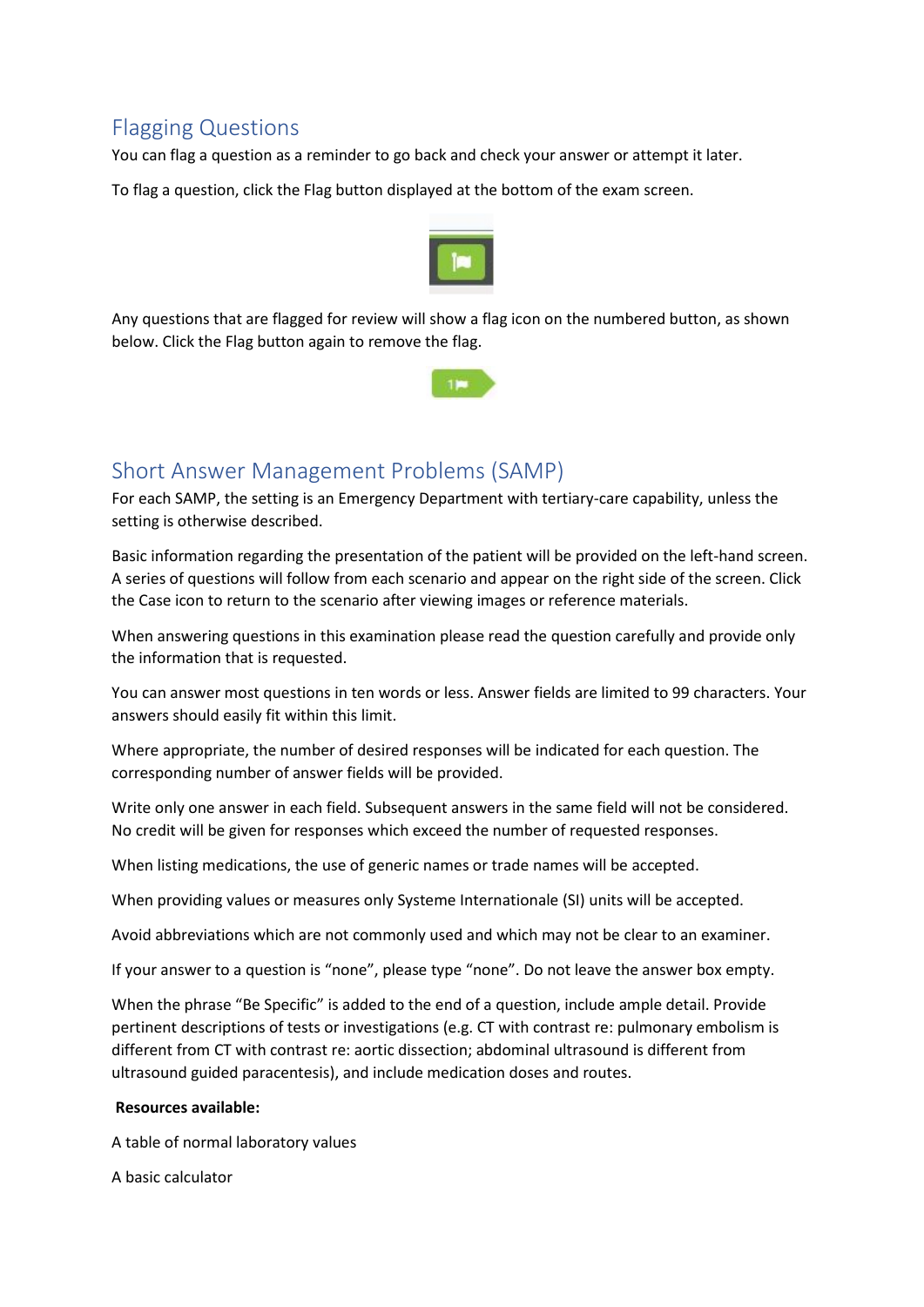#### <span id="page-5-0"></span>Comments

If you wish, you may leave a comment about any question by clicking the comment icon at the bottom of the page.



Important things to note:

Comments entered here are used only for quality improvement purposes for future exams. They will not be used for marking purposes.

No extra time is given for providing comments; you should only comment after completing the examination, if you have time remaining.

| Leave a comment |       |        |      |
|-----------------|-------|--------|------|
|                 |       |        |      |
|                 |       |        |      |
|                 |       |        |      |
|                 |       |        |      |
|                 | 0/300 |        |      |
| Remove comment  |       | Cancel | Save |

#### <span id="page-5-1"></span>Using the Calculator

A calculator is available for your use on every item in the exam. This calculator is similar to the calculator found in Microsoft Windows.

You can use the calculator to perform any of the standard operations for which you would normally use a handheld calculator. The calculator performs basic arithmetic, such as addition, subtraction, multiplication, and division.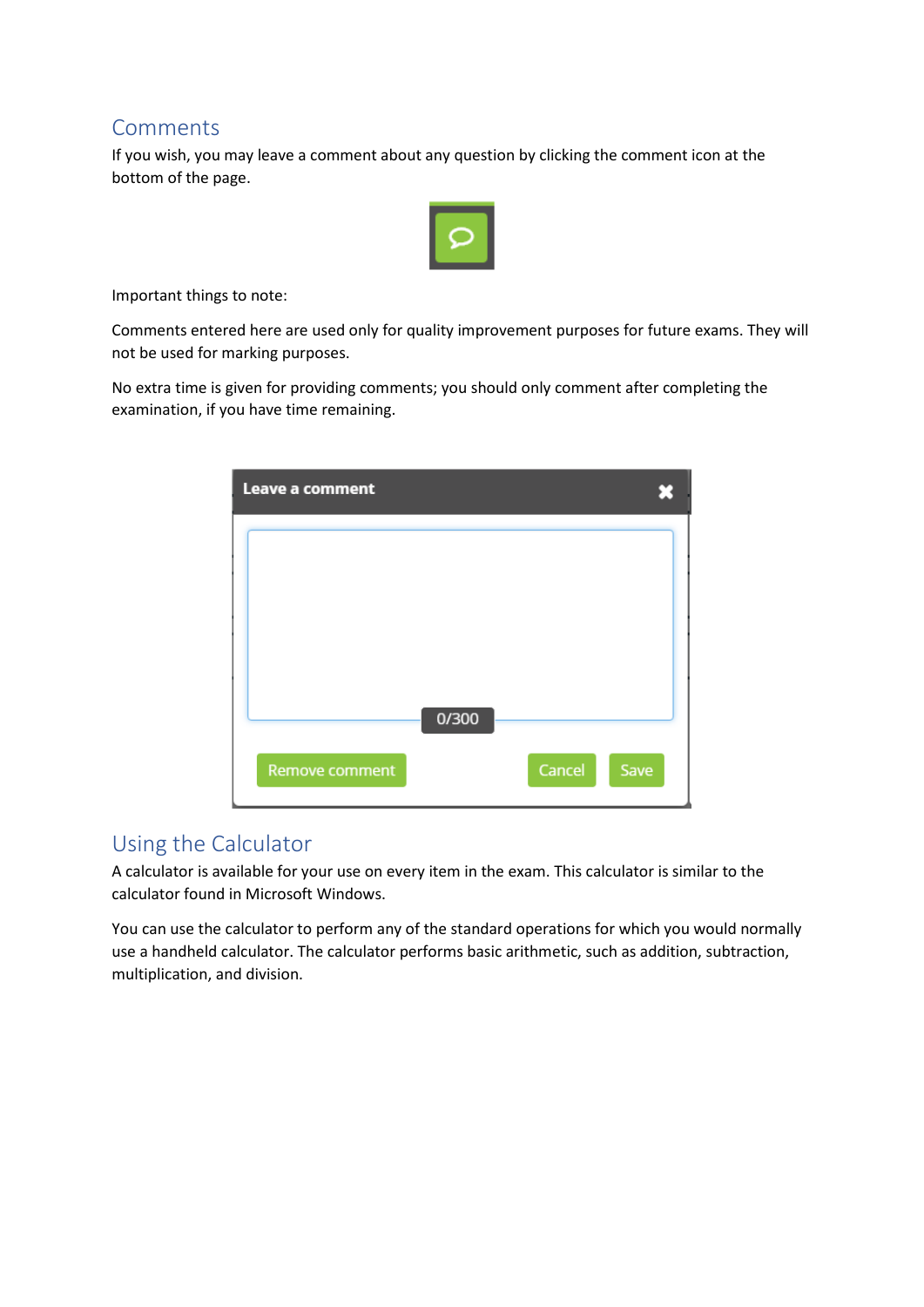# <span id="page-6-0"></span>Using the PDF Viewer

Refer to the image below to assist you in understanding the PDF functionality.

Open the PDF Viewer within the exam

Within the appropriate item, click on the relevant source material to open the PDF Viewer.

Navigating through the PDF Viewer



You can use the mouse to navigate through the PDF document. To view thumbnails of each PDF page, click on the "Thumbnail" tab (1) and select a page to view.

Other Functions of the PDF Viewer

• Pan (2) - Click and drag to pan around the document.

• Zoom In/Out (3) - Click to zoom in and out of the document. Other predefined options available in the drop-down list are: Automatic Zoom, Actual Size, Fit Page, and Full Width.

• Highlight - To highlight text, click and drag the mouse cursor over the desired text. Click the Highlight button that appears after releasing the mouse button. To remove the highlight, click on any area of the highlighted text.

## <span id="page-6-1"></span>Highlighting Text

During the examination, you will be able to highlight question text that you feel is important to refer back to as you progress through the exam. The highlight will remain present as you navigate through the exam, unless you select to remove it.

To highlight text, click and drag the mouse cursor over the desired text. Click the Highlight button, as shown in the image below, that appears after releasing the mouse button. To remove the highlight, click on any area of the highlighted text.



The highlight feature cannot be applied to text within the answer options.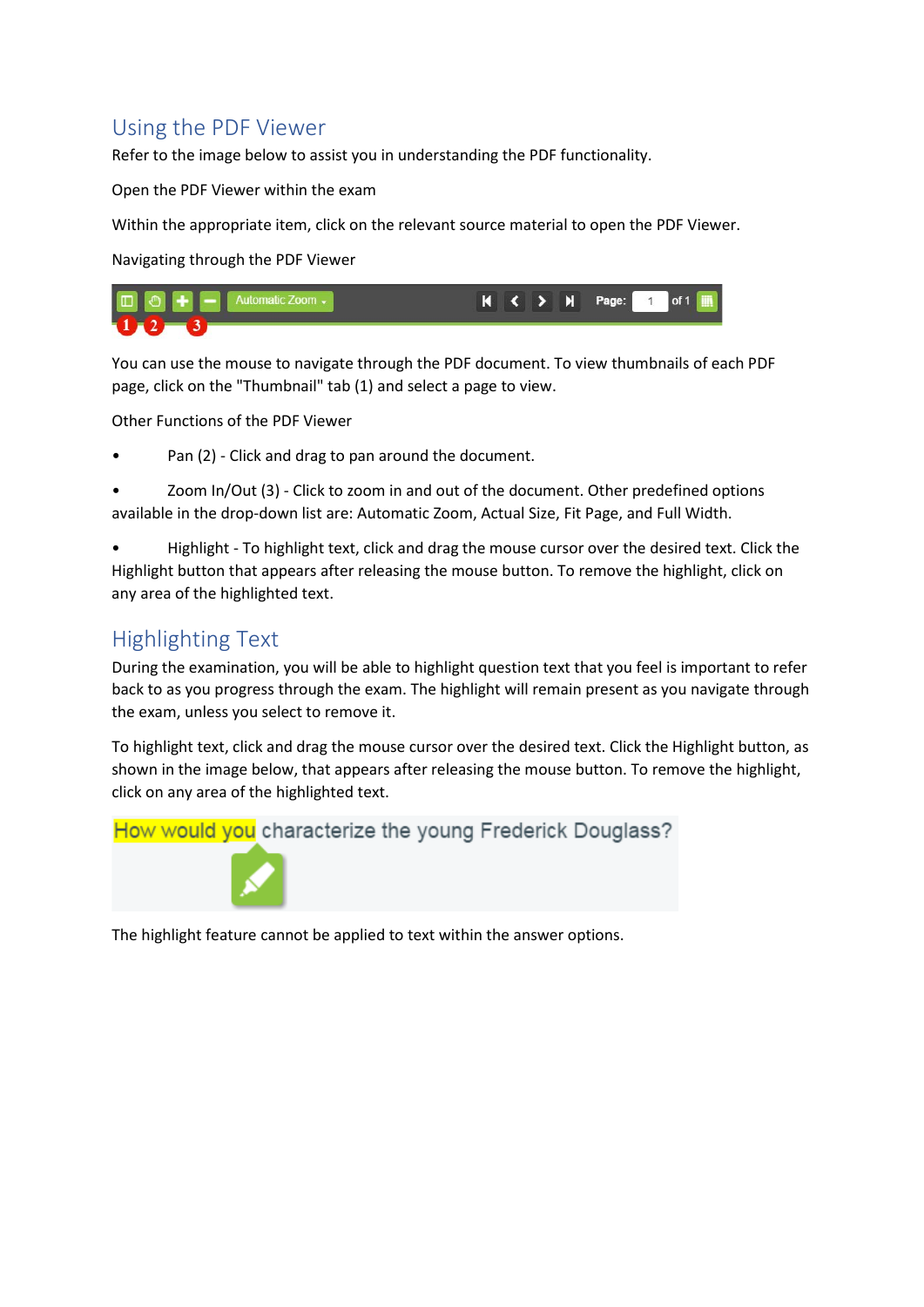#### <span id="page-7-0"></span>Section Review

During the examination, you can review the status of all questions in a current exam section using the grid icon located at the bottom left corner of the exam screen.



To navigate directly to a question, click the corresponding numbered icon.

Click the whole number with the arrow to expand or collapse the case.

Click the question number  $\overline{t}$  to navigate to the question.

|             | <b>Section Review</b> | ≏                           |                   |  |
|-------------|-----------------------|-----------------------------|-------------------|--|
| Filter by:  |                       |                             |                   |  |
| Unattempted |                       |                             |                   |  |
|             | Attempted<br>Flagged  | Clear                       |                   |  |
|             |                       |                             |                   |  |
|             | Ŧ.<br>×               | 1.1                         | di.<br>1.2        |  |
|             | 1.3                   | 1.4                         | ٠<br>$\mathbf{2}$ |  |
| œ           | $\overline{3}$        | $3.1$ $\blacktriangleright$ | 3.2               |  |
|             | 3.3                   | $\overline{4}$              | 4.1               |  |
| ю           | 5<br>٠                | $5.1$ $\blacksquare$        | 5.2               |  |
|             | 6<br>۰                | 6.1                         | 6.2               |  |
|             | 7                     | 7.1                         | 8<br>٠            |  |
|             | 8.1                   | 8.2                         | 9<br>۰            |  |

You may also filter your view by unattempted, attempted and flagged questions. The Section Review can be locked in place using the padlock icon and closed using the "X" icon.